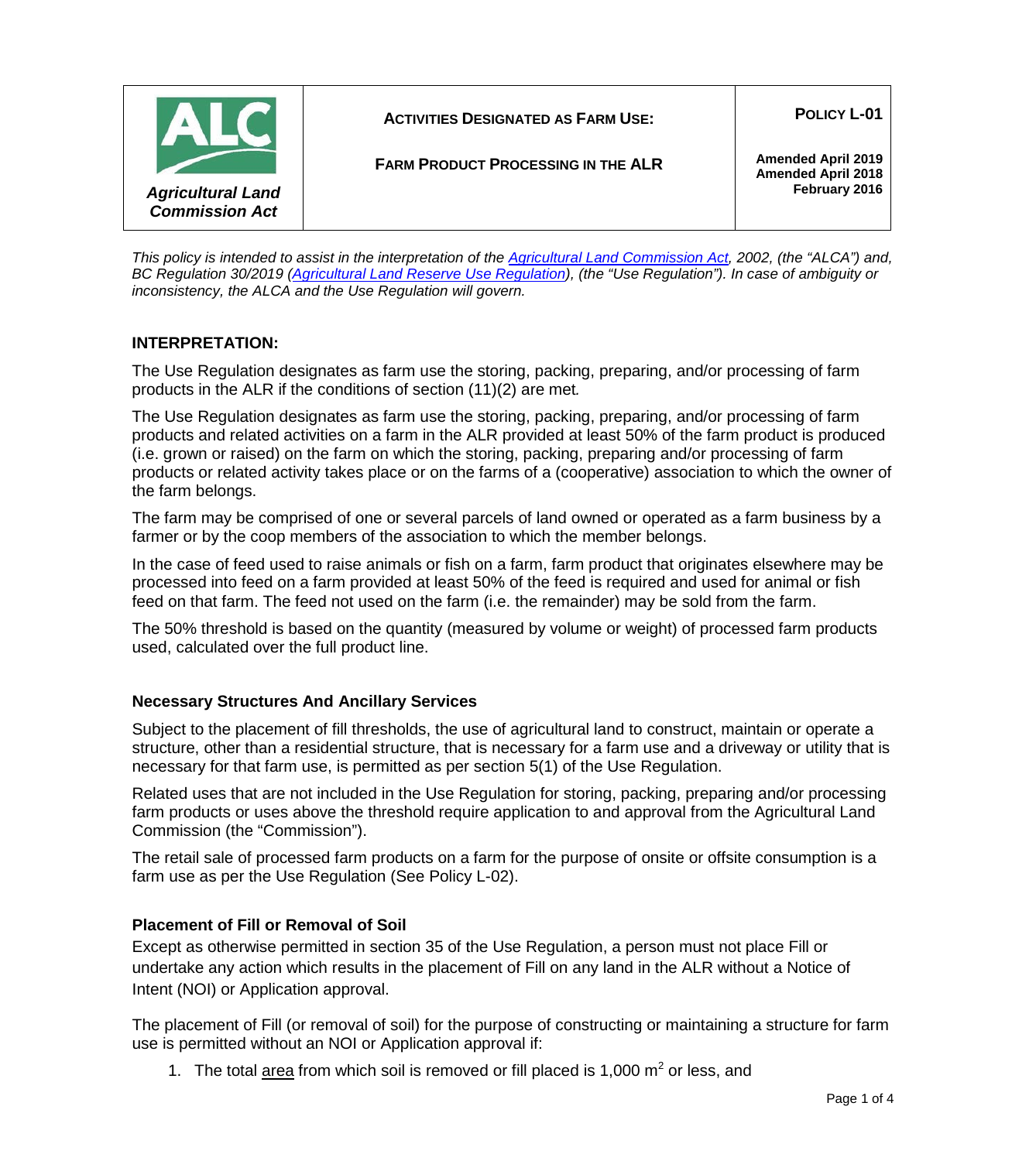2. If the location is in a flood plain, the resulting elevation does not exceed the minimum level required to satisfy Flood Protection Requirements.

If the removal of soil or placement of Fill does not meet the conditions in the Use Regulation, an NOI or a Soil or Fill Use Application approval is required before any activity can commence. See ALC Information Bulletin 07 – Soil or Fill Uses in the ALR.

The following materials are listed as prohibited fill and must not be used as fill in the ALR: construction or demolition waste - including masonry rubble, concrete, cement, rebar, drywall and wood waste; asphalt; glass; synthetic polymers (plastic); treated wood; and, unchipped lumber (Section 36, Use Regulation).

# **LOCAL GOVERNMENT:**

### **Bylaw Development**

There is no building threshold area in the Use Regulation beyond the maximum 1,000  $m^2$  area for the removal of soil or placement of fill in section 35.

A local government may regulate these uses, for example by setting a maximum building area or maximum site coverage, but may not prohibit the uses, except through a farm bylaw approved by the Minister of Agriculture under section 552 of the *[Local Government Act.](http://www.bclaws.ca/civix/document/id/complete/statreg/r15001_00)*

### **Building Permits**

When reviewing building permit applications, only structures that are necessary to a farm use are permitted in the ALR. Building permits for structures should not be issued unless the local government is satisfied that the structure is necessary for the farm use on the parcel.

### **TERMS:**

**processing** means the process of adding value to a primary farm commodity or product by physical, biological or other means including, but not limited to, fermentation, cooking, canning, smoking or drying.

**association** means an association as defined in the *[Cooperative Association Act](http://www.bclaws.ca/civix/document/id/complete/statreg/99028_01)* which was incorporated for farm purposes.

Unless defined in this policy, terms used herein will have the meanings given to them in the ALCA or the Use Regulation.

## **RELATED POLICY:**

ALC Policy L-02 *Activities Designated as Farm Use: Farm Retail Sales in the ALR*

## **REFERENCE:**

**Agricultural Land Reserve Use Regulation (BC Reg. 30/2019), Sections 1, 3, 4, 5(1), 11(1) (2), 35(a), and 36.** 

### **Definitions**

*Section 1 In this regulation:*

*"farm product" means a commodity that is produced from a farm use but does not include water.*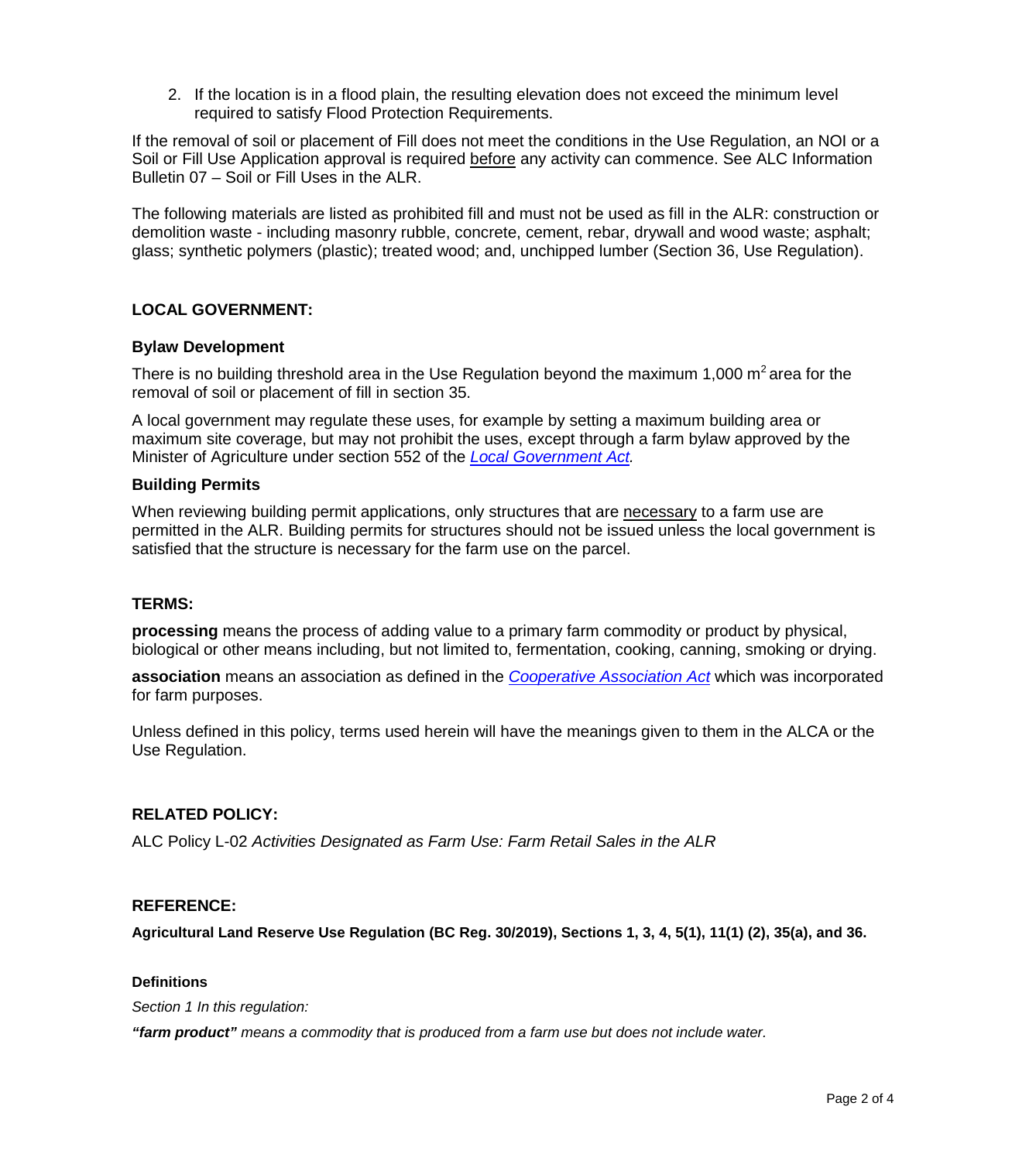### **If farming extends over multiple parcels**

*Section 3 Unless a contrary intention appears, a reference to a use of agricultural land includes all of the agricultural land on which a single farm operation is conducted, regardless of*

- *(a) whether activities are conducted over one parcel or multiple parcels, or*
- *(b) whether, in the case of multiple parcels, the parcels are adjacent.*

### **Farm uses that may not be prohibited**

*Section 4 The farm uses referred to in this Part may not be prohibited*

- *(a) by a local government enactment except a bylaw under section 552 [farming area bylaws] of the* [Local](http://www.bclaws.ca/civix/document/id/complete/statreg/96323_00)  [Government Act](http://www.bclaws.ca/civix/document/id/complete/statreg/96323_00)*, or*
- *(b) by a first nation government law, if the activity is conducted on settlement lands.*

#### **Necessary structures and ancillary services**

*Section 5 (1) Subject to any limits and conditions set out in this Part, the use of agricultural land to construct, maintain or operate any of the following is designated as a farm use and may not be prohibited as described in section 4:*

- *(a) a structure, other than a residential structure, that is necessary for a farm use;*
- *(b) a driveway or utility that is necessary for a farm use*

#### **Farm products**

*Section 11 (1) In this section, "association" has the same meaning as in the Cooperative Association Act.*

- *(2) The use of agricultural land for storing, packing, preparing and processing farm products is designated as a farm use and may not be prohibited as described in section 4 if at least 50% of the farm product is*
	- *(i) produced either on that agricultural land or by an association to which the owner of the agricultural land belongs, or*
	- *(ii) feed required for farm use on that agricultural land*

#### **Permitted soil or fill uses**

*Section 35 Subject to section 36* [prohibited fill]*, the removal of soil from, or the placement of fill on, agricultural land for one or more of the following purposes is permitted if all applicable conditions are met:*

- *(a) constructing or maintaining a structure for farm use or for a principal residence if both of the following conditions are met:*
	- *(i) the total area from which soil is removed or on which fill is placed is 1 000 m2 or less;*
	- *(ii)* if the area from which the soil is removed or on which the fill is placed is in a floodplain, the resulting *elevation level is consistent with the minimum elevation level established under all applicable local government enactments and first nation government laws, if any, respecting flood protection in the floodplain;*

#### **Prohibited fill**

*Section 36 The following must not be used as fill on agricultural land:*

- *(a) construction or demolition waste, including masonry rubble, concrete, cement, rebar, drywall and wood waste;*
- *(b) asphalt;*
- *(c) glass;*
- *(d) synthetic polymers;*
- *(e) treated wood;*
- *(f) unchipped lumber.*